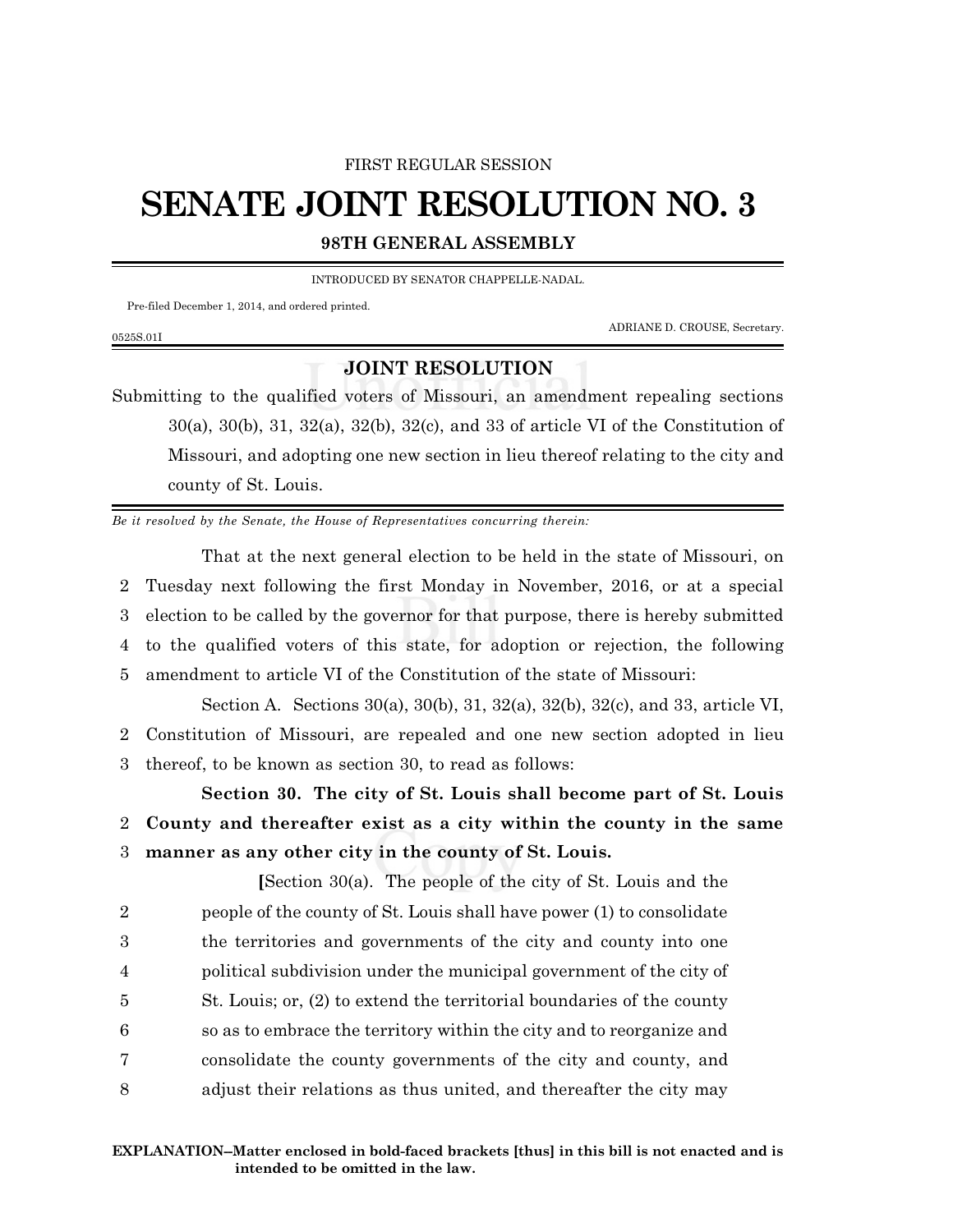| 9  | extend its limits in the manner provided by law for other cities; or,    |
|----|--------------------------------------------------------------------------|
| 10 | (3) to enlarge the present or future limits of the city by annexing      |
| 11 | thereto part of the territory of the county, and to confer upon the      |
| 12 | city exclusive jurisdiction of the territory so annexed to the city; or, |
| 13 | (4) to establish a metropolitan district or districts for the functional |
| 14 | administration of services common to the area included therein; or,      |
| 15 | (5) to formulate and adopt any other plan for the partial or             |
| 16 | complete government of all or any part of the city and the               |
| 17 | county. The power so given shall be exercised by the vote of the         |
| 18 | people of the city and county upon a plan prepared by a board of         |
| 19 | freeholders consisting of nineteen members, nine of whom shall be        |
| 20 | electors of the city and nine electors of the county and one an          |
| 21 | elector of some other county. Upon the filing with the officials in      |
| 22 | general charge of elections in the city of a petition proposing the      |
| 23 | exercise of the powers hereby granted, signed by registered voters       |
| 24 | of the city in such number as shall equal three percent of the total     |
| 25 | vote cast in the city at the last general election for governor, and     |
| 26 | the certification thereof by the election officials to the mayor, and    |
| 27 | to the governor, then, within ten days after the certification the       |
| 28 | mayor shall, with the approval of a majority of the board of             |
| 29 | aldermen, appoint the city's nine members of the board, not more         |
| 30 | than five of whom shall be members of or affiliated with the same        |
| 31 | political party. Each member so appointed shall be given a               |
| 32 | certificate certifying his appointment signed by the mayor and           |
| 33 | attested by the seal of the city. Upon the filing with the officials     |
| 34 | in general charge of elections in the county of a similar petition       |
| 35 | signed by registered voters of the county, in such number as shall       |
| 36 | equal three percent of the total vote cast in the county at the last     |
| 37 | general election for governor, and the certification thereof by the      |
| 38 | county election officials to the county supervisor of the county and     |
| 39 | to the governor, within ten days after the certification, the county     |
| 40 | supervisor shall, with the approval of a majority of the county          |
| 41 | council, appoint the county's nine members of the board, not more        |
| 42 | than five of whom shall be members of or affiliated with the same        |
| 43 | political party. Each member so appointed shall be given a               |
| 44 | certificate of his appointment signed by the county supervisor and       |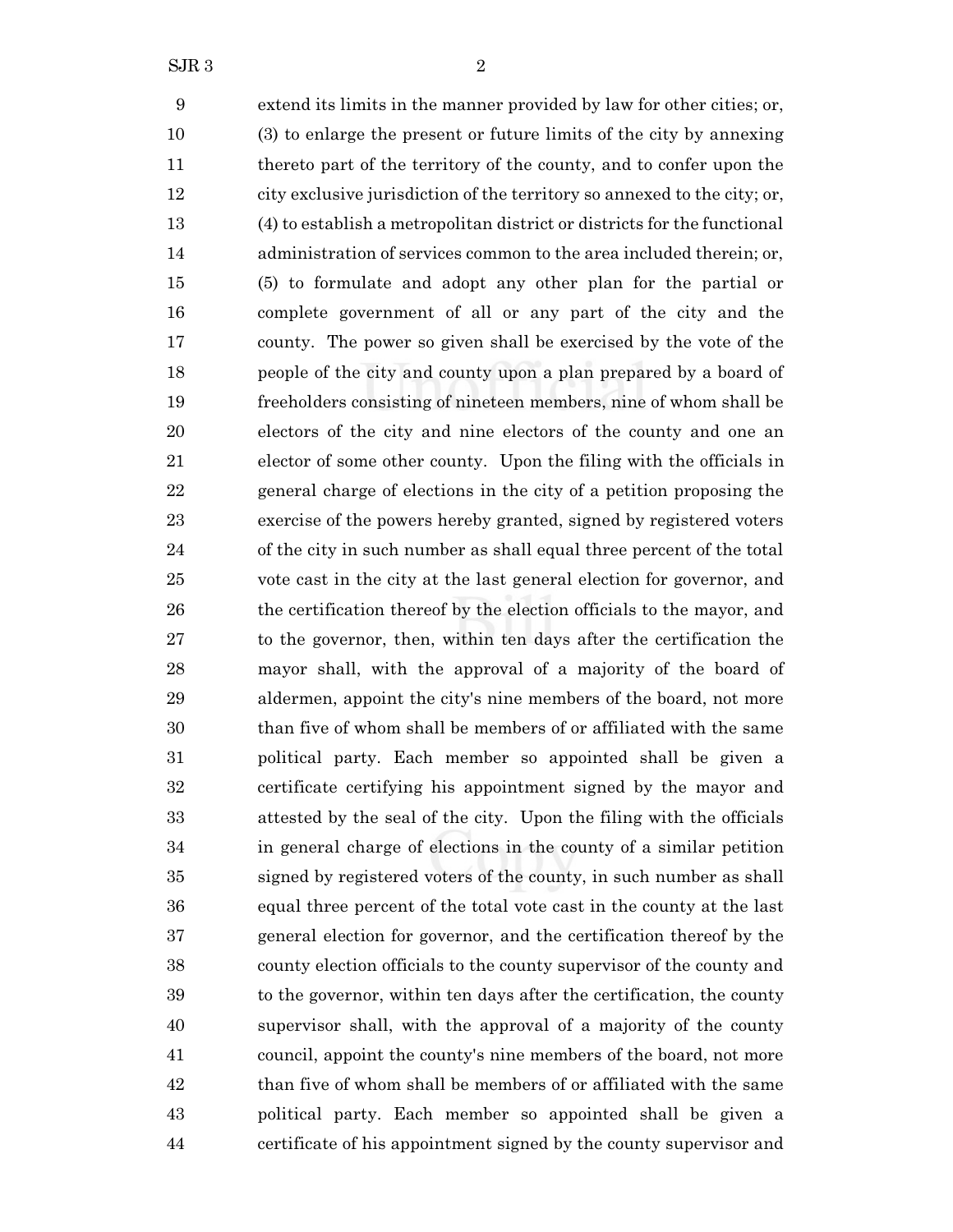attested by the seal of the county.**]**

**[**Section 30(b). Upon certification of the filing of such similar petitions by the officials in general charge of elections of the city and the county, the governor shall appoint one member of the board who shall be a resident of the state, but shall not reside in either the city or the county, who shall be given a certificate of his appointment signed by the governor and attested by the seal of the state. The freeholders of the city and county shall fix reasonable compensation and expenses for the freeholder appointed by the governor and the cost shall be paid equally by the city and county. The appointment of the board shall be completed within thirty days after the certification of the filing of the petition, and at ten o'clock on the second Monday after their appointment the members of the board shall meet in the chamber of the board of aldermen in the city hall of the city and shall proceed with the discharge of their duties, and shall meet at such other times and places as shall be agreed upon. On the death, resignation or inability of any member of the board to serve, the appointing authority shall select the successor. The board shall prepare and propose a plan for the execution of the powers herein granted and for the adjustment of all matters and issues arising thereunder. The members of the board shall receive no compensation for their services as members, but the necessary expenses of the board shall be paid one-half by the county and one-half by the city on vouchers signed by the chairman of the board. The plan shall be signed in duplicate by the board or a majority thereof, and one copy shall be returned to the officials having general charge of elections in the city, and the other to such officials in the county, within one year after the appointment of the board. Said election officials shall cause separate elections to be held in the city and county, on the day fixed by the freeholders, at which the plan shall be submitted to the qualified voters of the city and county separately. The elections shall not be less than ninety days after the filing of the plan with said officials, and not on or within seventy days of any state or county primary or general election day in the city or county. The plan shall provide for the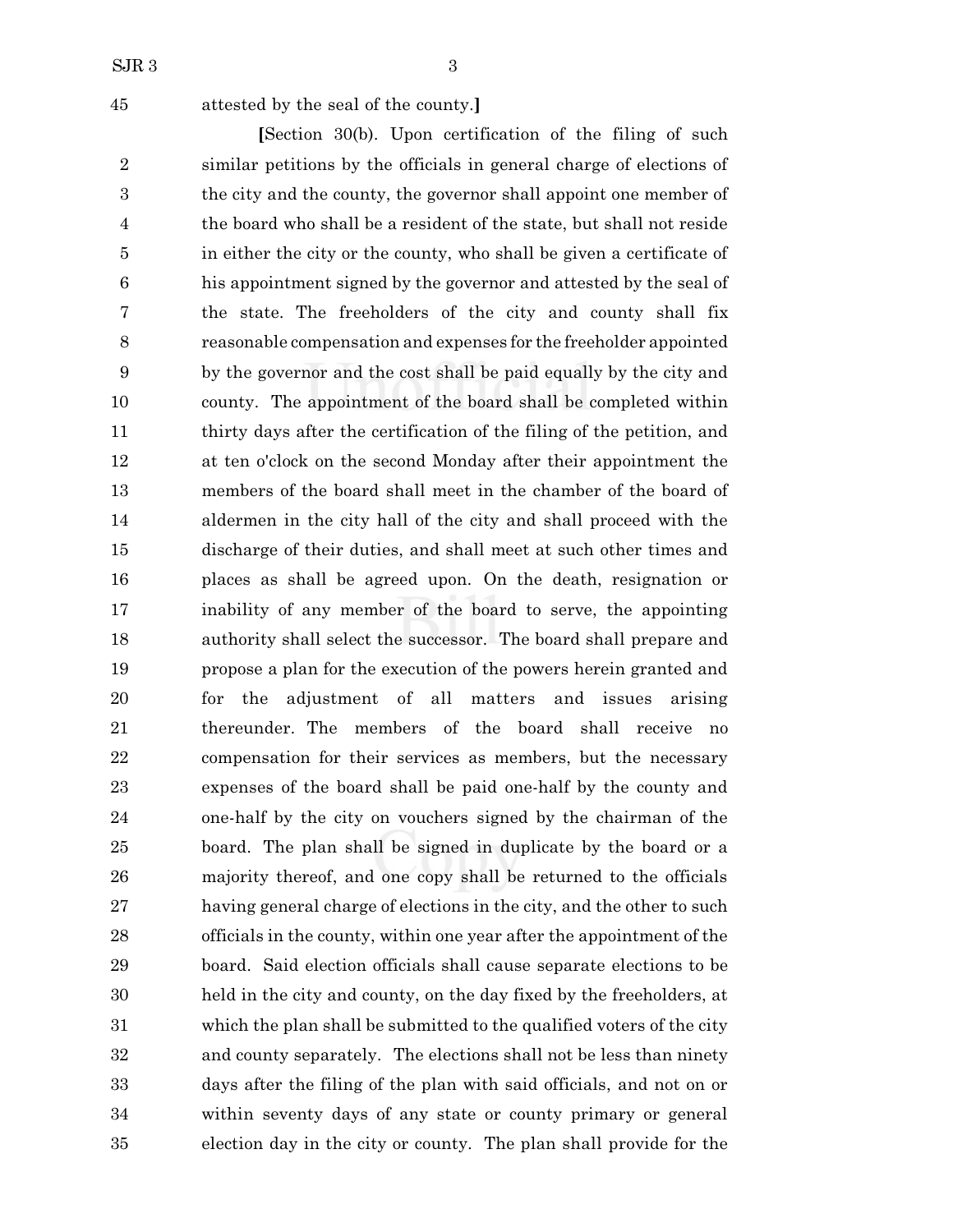assessment and taxation of real estate in accordance with the use to which it is being put at the time of the assessment, whether agricultural, industrial or other use, giving due regard to the other provisions of this constitution. If a majority of the qualified electors of the city voting thereon, and a majority of the qualified electors of the county voting thereon at the separate elections shall vote for the plan, then, at such time as shall be prescribed therein, the same shall become the organic law of the territory therein defined, and shall take the place of and supersede all laws, charter provisions and ordinances inconsistent therewith relating to said territory. If the plan be adopted, copies thereof, certified to by said election officials of the city and county, shall be deposited in the office of the secretary of state and recorded in the office of the recorder of deeds for the city, and in the office of the recorder of deeds of the present county, and the courts of this state shall take judicial notice thereof.**]**

**[**Section 31. The city of St. Louis, as now existing, is recognized both as a city and as a county unless otherwise changed in accordance with the provisions of this constitution. As a city it shall continue for city purposes with its present charter, subject to changes and amendments provided by the constitution or by law, and with the powers, organization, rights and privileges permitted by this constitution or by law. As a county, it shall not be required to adopt a county charter but may, except for the office of circuit attorney, amend or revise its present charter to provide for the number, kinds, manner of selection, terms of office and salaries of its county officers, and for the exercise of all powers and duties of counties and county officers prescribed by the constitution and laws of the state.**]**

**[**Section 32(a). The charter of the city of St. Louis now existing, or as hereafter amended or revised, may be amended or revised for city or county purposes from time to time by proposals therefor submitted by the lawmaking body of the city to the qualified voters thereof, at a general or special election held at least sixty days after the publication of such proposals, and accepted by three-fifths of the qualified electors voting for or